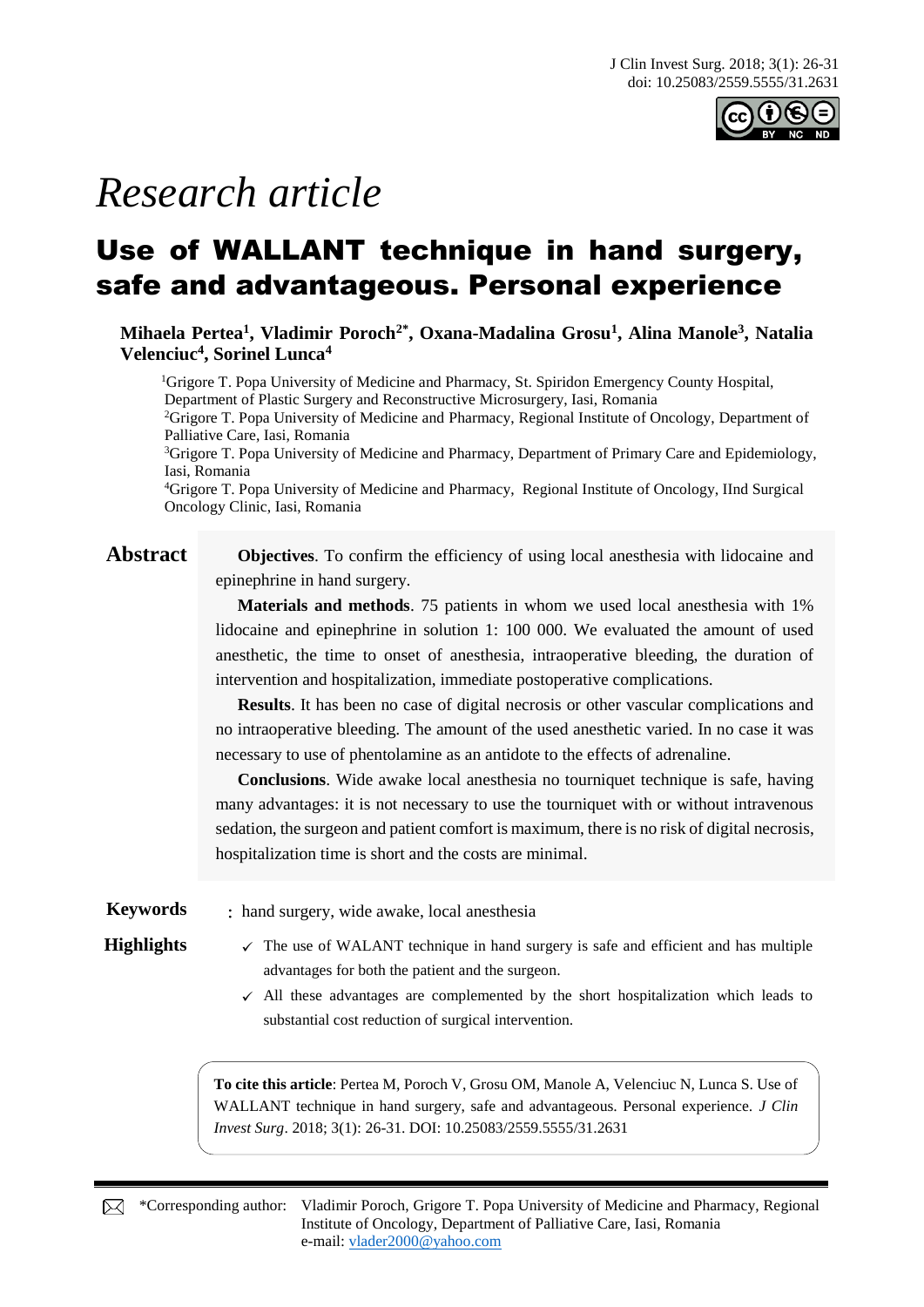### **Introduction**

General and regional anesthesia with their wellknown risks were and are still used by most surgeons to perform hand and wrist surgeries. In recent years there is a growing interest in performing these surgeries using local anesthesia. For many years local injection of epinephrine was blamed for causing finger necrosis. However further experience demonstrated that the culprit for this finger necrosis was procaine, the only local anesthesic known at that time. Evidence based medicine cleared this misconception and proved that local anesthesia using lidocaine and epinephrine is safe. This awake surgery without sedation and without tourniquet offers many advantages: no risks and side effects of general or regional anesthesia, less time for anesthesia, greater comfort for patient, allows movement of operated hand/wrist, allows interaction with patient, faster recovery, shorter hospital stay and lower costs.

WALANT stands for "wide awake local anesthesia no tourniquet" and is the term used to define that the surgery is performed with the awake patient, under local anesthesia and without a tourniquet. Today, many procedures like carpal tunnel syndrome, trigger finger, Dupuytren contracture, tendon repair and transfer, wrist and metacarpal fractures, finger arthrodesis are performed wising WALANT technique. The aim of this study is to confirm the utility, safety and benefits of using WALANT technique and to encourage its use in Romania for as many different hand and wrist surgeries as possible.

### **Materials and methods**

The study was conducted in a group of 75 patients admitted to our institution starting with January 2017. Included in the study were 40 men and 35 women (M/F ratio = 1.14) aged 24 to 76 years, mean age 54.21 years (Figure 1).



**Figure 1**. Age histogram - total group

Of the total of 75 patients, 32 were diagnosed with carpal tunnel syndrome (CTS, 17 men and 15 women), 28 patients with various stages of Dupuytren's disease (DD) with involvement of one or two digital rays, and 15 with trigger finger (TRF). In patients with DD and CT there was no significant difference in hand involved  $(R: L = 1.06)$  (Table 1).

| <b>Variables</b>           |                | <b>Number</b> | $\%$  |
|----------------------------|----------------|---------------|-------|
| Gender                     | M              | 40            | 53.33 |
| (TOTAL)                    | F              | 35            | 46.67 |
| Age group                  | mean           | 54.21         | n/a   |
| (TOTAL)                    | max            | 76            | n/a   |
|                            | min            | 24            | n/a   |
|                            | $\leq 40$      | 8             | 10.66 |
|                            | 41-49          | 14            | 18.66 |
|                            | 50-59          | 28            | 37.33 |
|                            | 60-69          | 22            | 29.33 |
|                            | $\geq 70$      | 3             | 4.02  |
| Hand                       | right          | 31            | 48.33 |
| (DUP+CTS)                  | left           | 29            | 51.67 |
| Number of fingers<br>(DUP) | 1              | 15            | 53.37 |
|                            | $\overline{c}$ | 12            | 42.85 |
|                            | >2             | $\mathbf{1}$  | 3.78  |

**Table 1**. Demographic and anatomic variables

Patients in the study group were diagnosed with such associated diseases as hypertension and insulindependent diabetes mellitus. They accounted for 25% of the group of patients with CTS and 35.71% of the group of patients diagnosed with DD. The anesthetic used in all cases was a solution of lidocaine 1% with 1:100,000 epinephrine without buffering it with 8.4% sodium bicarbonate at 10:1 ratio. Also, for reducing pain, the skin at the injection site was cooled with ice for 30 sec - 1 min in 30% of the cases. The maximal safe dosage of 7mg/kg was respected. For injection of the anesthetic we used a thin syringe needle (27 G). The needle was inserted perpendicular to the skin in a fold made by lifting the skin with the thumb and index fingers by exerting a pressure to reduce pain caused by needle penetration into the skin. Initially we injected 0.3-0.5 mL immediately below the dermis. After the patient no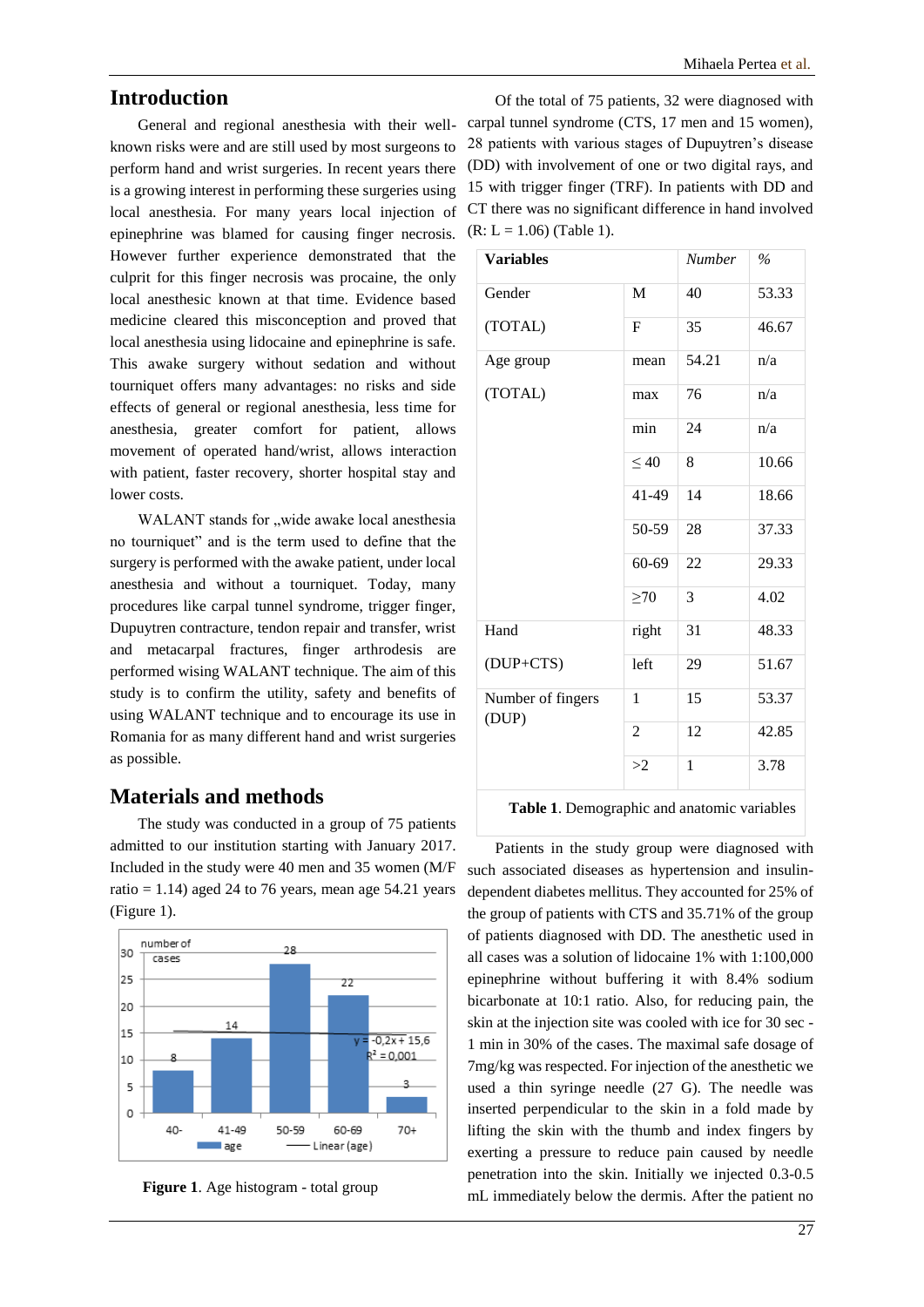longer felt pain, the remaining anesthetic was injected by a deeper needle penetration (about 1 cm). The amount of anesthetic solution used did not exceed 20 mL for CTS and 15 mL for each digital ray affected by DD. Regarding the method of anesthetic injection, not the entire amount was injected from the beginning: in the cases with CTS, 10 mL were injected on each side in the immediate vicinity of the incision site. Then, the remaining 10 mL were injected into the skin at the periphery of the area where hypoesthesia was already present. The same method was used in patients with DD, the anesthetic being injected in the vicinity of future incisions. Onset of anesthesia took 6 to 15 minutes, being checked by subjective testing of the patient and by monitoring for skin color change at the injection site. In all cases, intraoperative bleeding was minimal, so the use of tourniquet was not necessary. The vital signs (blood pressure, pulse) and patient reactions confirmed an optimal intraoperative patient comfort, the intervention of the anesthetist for sedation not being required.

#### **Results**

In the group of 32 patients with CTS no intraoperative bleeding requiring a tourniquet to be applied on the arm was recorded. There was no need for sedation. The amount of 1% lidocaine with 1:100,000 epinephrine anesthetic solution ranged from 10 mL and 20 mL in 87.5% of cases. In the remaining 12.5% cases, less than 10 mL were sufficient. It should be mentioned that all these patients were diagnosed with hypertension and insulin-dependent diabetes mellitus. No changes in digital vasculature were found in any of these cases. Hospital stay was of at least 6 hours (due to the lack of infrastructure and a legal system for short-term hospitalization). Only one patient stayed in hospital for 48 hours, the patient being diagnosed with neglected essential hypertension with high levels and oscillations (Figure 2).



**Figure 2**. Use of 1% lidocaine and epinephrine solution – opening of the volar carpal ligament without bleeding

In the group of 28 patients with DD, the maximum amount of anesthetic solution used was 20 mL with values ranging from 7.5 mL to 15 mL per digital ray. Also, the use of tourniquet due to major bleeding and sedation due to severe pain sensation were not reported in any case. There was no digital necrosis due to the use of epinephrine in the anesthetic solution (Figure 3).



**Figure 3**. Use of local anesthesia with 1% lidocaine and 1: 100,000 epinephrine solution for Dupuytren's disease - optimal intraoperative comfort

Similarly, in the group of 15 patients diagnosed with trigger finger no cases of significant intraoperative bleeding were recorded, the use sedatives was not necessary, and most importantly, there was no digital necrosis due to the use of anesthetic solution of 1% lidocaine and 1:100,000 epinephrine. As to the amount of anesthetic solution used in these cases, it did not exceed 4 mL in 60% of patients, was of 5 mL in 26.66% and 6 mL in 13.33% of cases. Data were statistically processed using the SPSS 20.0 software, taking into account Pearson correlation coefficients with statistical significance, using regressions (ANOVA), for alpha at most .05 and CI 95%. The correlation coefficient between the amount of anesthetic and number of digital rays affected by DD was 0.63, for  $p = 0.0002$ (Significance  $F \leq 0.001$ ), showing that there is a positive, direct and high correlation, and the statistically significant results could be extrapolated to larger study groups. Regression (ANOVA) showed that the length of hospital stay was correlated positively, moderately and directly with the amount of anesthetic used in the CTS group, with a correlation coefficient of 0.52, statistically significant with the value of  $p \le 0.01$  (Significance F = 0.002). Applying regression in analysis of variance (ANOVA), correlating the amount of anesthetic used in the whole study group with the onset of anesthesia resulted in a correlation coefficient value of 0.43, indicating a moderate but highly statistically significant correlation for  $p \ll 0.00001$  (Table 2).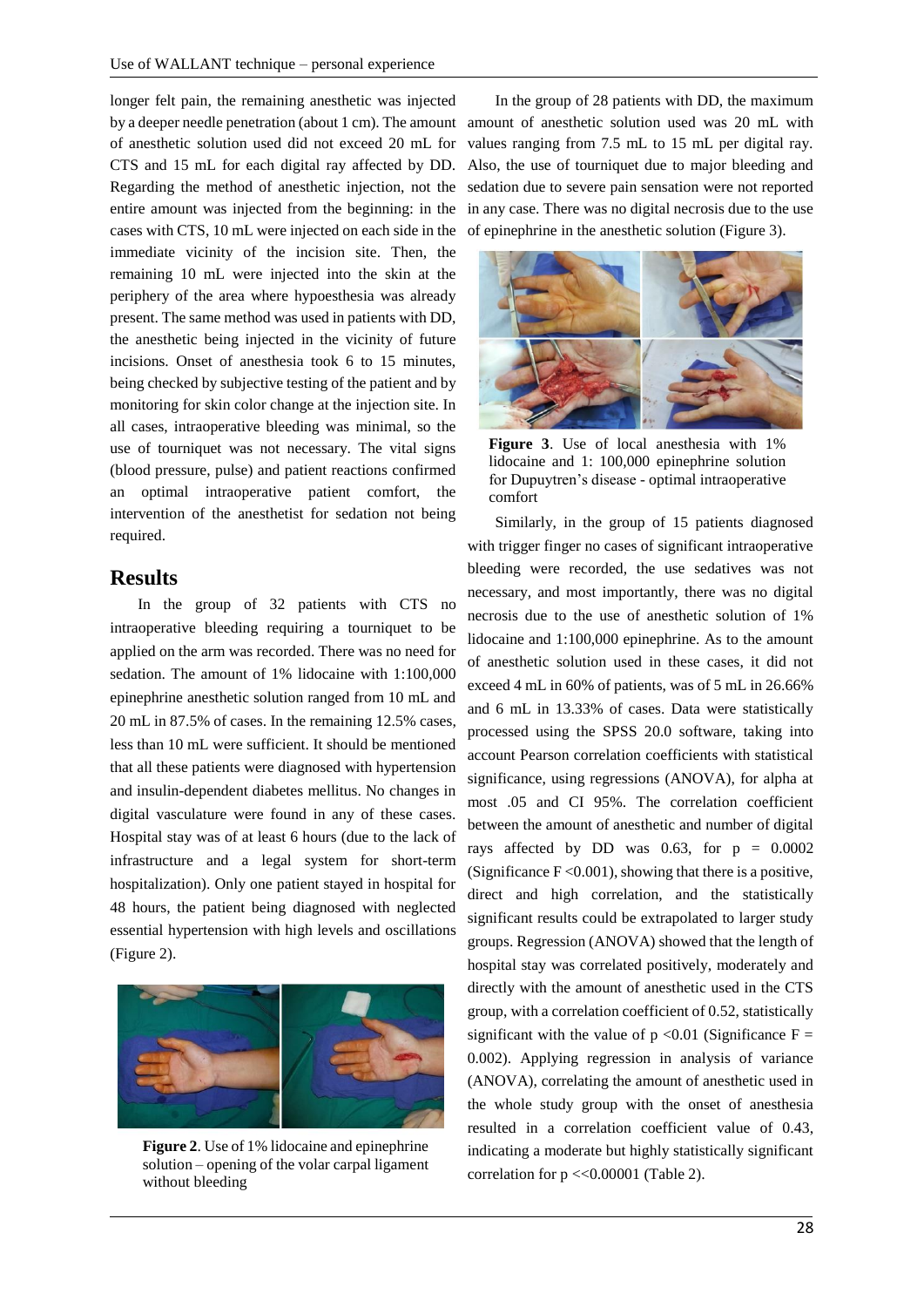| <b>Variables</b>                      |                    | <b>Number</b>  | $\frac{0}{0}$ |  |
|---------------------------------------|--------------------|----------------|---------------|--|
| Anesthetic                            | $<$ 10 mL          | 20             | 26.67         |  |
| solution (mL)                         | $10-14$ mL         | 18             | 24.00         |  |
|                                       | 15-19 mL           | 14             | 18.67         |  |
|                                       | $\geq$ 20 mL       | 23             | 30.66         |  |
|                                       | Mean DUP           | 14.82          | n/a           |  |
|                                       | (max/min)          | (20/6)         |               |  |
|                                       | Mean CTS           | 16.31          | n/a           |  |
|                                       | (max/min)          | (20/8)         |               |  |
|                                       | Mean TRF           | 4.46(6/3)      | n/a           |  |
|                                       | (max/min)          |                |               |  |
|                                       | Mean total lot     | 13.38          | n/a           |  |
|                                       | (max/min)          | (20/3)         |               |  |
| Timp                                  | $<$ 10 min         | 30             | 40.00         |  |
| instalare                             | $10-14$ min        | 33             | 44.00         |  |
| anestezie                             | $15-20$ min        | 12             | 16.00         |  |
|                                       | Mean DUP           | 12.42          | n/a           |  |
|                                       | (max/min)          | (20/7)         |               |  |
|                                       | Mean CTS           | 10.56          | n/a           |  |
|                                       | (max/min)          | (20/7)         |               |  |
|                                       | Mean TRF           | 6.46(8/5)      | n/a           |  |
|                                       | (max/min)          |                |               |  |
|                                       | Mean total lot     | 10.44          | n/a           |  |
|                                       | (max/min)          | (20/5)         |               |  |
| Intraoperative<br>bleeding            | yes                | 9              |               |  |
|                                       | no                 | 65             |               |  |
| Surgeon<br>comfort                    | $+++$              | 63             | 84.00         |  |
|                                       | $++$               | 12             | 16.00         |  |
| Patient<br>comfort                    | $^{+++}$           | 62             | 82.67         |  |
|                                       | $++$               | 13             | 17.33         |  |
| Length of<br>hospital stay<br>(hours) | $\leq 8$           | 50             | 66.67         |  |
|                                       | 12                 | 8              | 10.67         |  |
|                                       | 24                 | 13             | 17.33         |  |
|                                       | $>36$              | $\overline{4}$ | 5.33          |  |
|                                       | Mean DUP           | 15.92          | n/a           |  |
|                                       | (max/min)          | (48/6)         |               |  |
|                                       | Mean CTS           | 12.46          | n/a           |  |
|                                       | (max/min)          | (48/5)         |               |  |
|                                       | Mean TRF           | 1.86(8/1)      | n/a           |  |
|                                       | (max/min)          |                |               |  |
|                                       | Mean total         | 11.64          | n/a           |  |
|                                       | group<br>(max/min) | (48/1)         |               |  |
| Table 2. Surgical variables           |                    |                |               |  |

#### **Discussion**

The study of the effects of adrenaline injection in the fingers was resumed in an attempt to improve the effects of anesthetics: higher efficacy after the administration of an as low as possible amount, quicker onset time, longer duration of action, and lowest possible toxicity. The "epinephrine myth" postulated that "never inject epinephrine in fingers, nose, penis or toes", epinephrine being incriminated as a cause of digital necrosis, being used with procaine in local anesthesia in hand surgery (1, 2). Time has shown that the reason for these serious complications was procaine acidity, which changes its pH when kept for a long time. In 1957, to reverse the vasoconstrictor effects of epinephrine, phentolamine was discovered (3). However, the use of epinephrine in local hand anesthesia remained in a shadowy cone in the coming years. However, the "epinephrine myth" did not stop P. Shoemaker from using the lidocaine: epinephrine solution for anesthesia in case of tendon rupture, and R. McFarlane who used the same anesthetic solution in DD surgery (1). Thomson showed that the use of local anesthesia with adrenaline in fingers is effective and, most importantly, is safe and does not cause digital necrosis (4). Lalonde started to use epinephrine in local anesthesia in hand surgery recording no digital necrosis. In his multicenter study of 3,110 consecutive patients attended by 9 surgeons from 6 hospital centers, Lalonde (2005) demonstrated that the use of 1% lidocaine and 1:100,000 epinephrine is a safe technique with many advantages (5). The technique was called WALANT wide awake local anesthesia no tourniquet - because it avoids the use of the tourniquet. In 2007, Fitzcharles-Bowe reported that there was no finger necrosis after accidental digital injection of high-dose (1:1,000) epinephrine (6). Studies on the effects of epinephrine use in local anesthesia in hand surgery have been also conducted by Chowdhry (2010), Muck (2010) and Mann (2012) (7-9). Lalonde established in 2013 the dosage of 1% lidocaine with 1:100,000 epinephrine for the typical surgical procedures, recommending the use of 20 cc for CTS, 4 cc for trigger finger, 15 cc for each digital ray affected by DD, 40 cc for Bennet fracture and metacarpal fractures (10). Taking into account these recommendations, in our study we used volumes of anesthetic solution of 8.5 mL to 15 mL per digital ray affected by DD, 8 mL to 20 mL for CTS, and 3 mL to 6 mL for trigger finger. Lalonde and other authors have studied the technique of injecting the anesthetic solution to produce minimal pain proposing that lidocaine and epinephrine 10:1 to be buffered with 8.4% bicarbonate;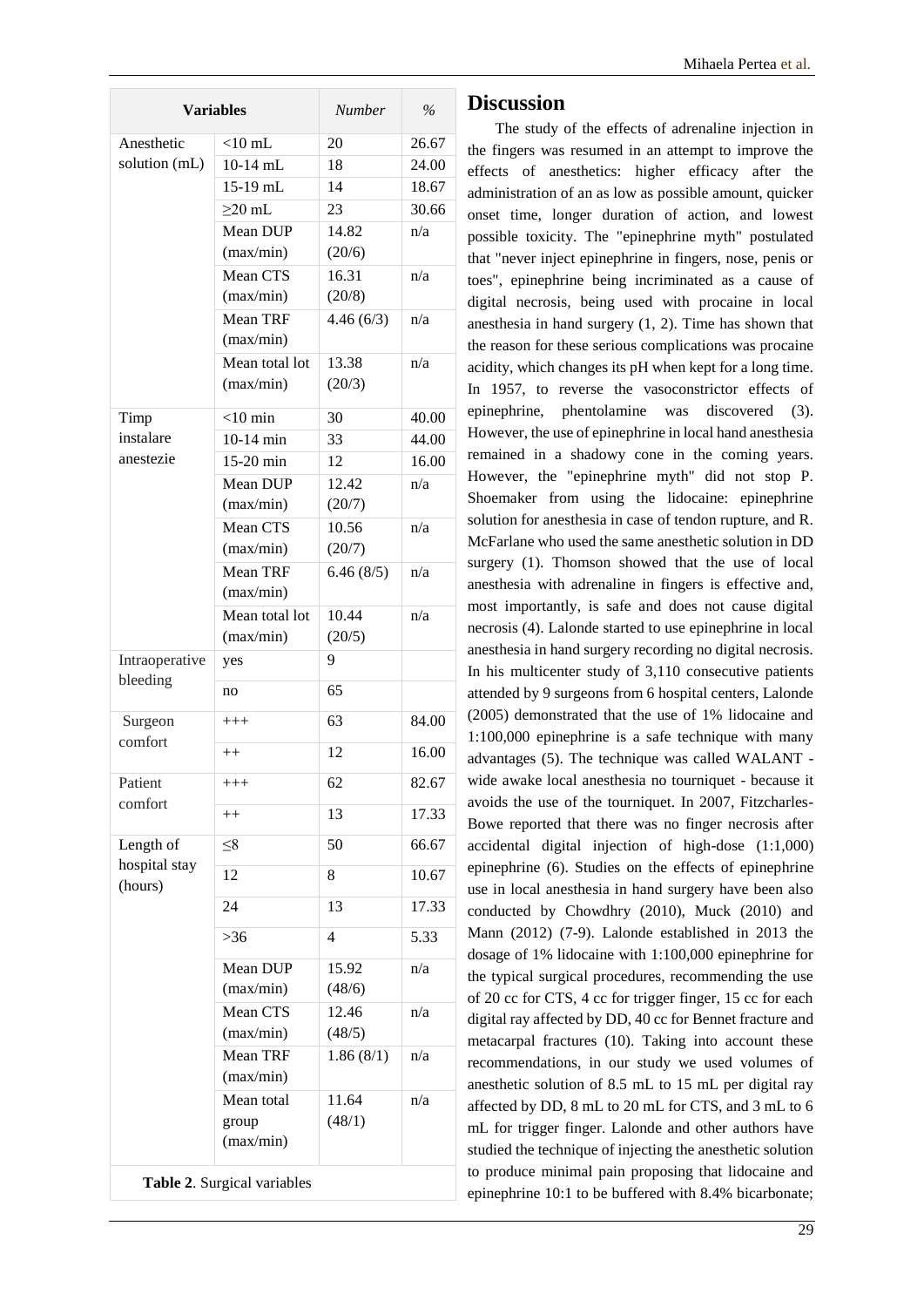the anesthetic solution to be warmed at body anesthetic solution not exceeding the safe zone of temperature, the use of thin needles, insertion of the needle perpendicular to the skin with the injection of the first 0.5 mL subdermally until the patient no longer feels **References** pain, then the anesthetic to be gradually injected, and the area of injection to be distracted with touch, pinch, or pressure (11, 12). The anesthetic solution used in our study was not buffered with 8.4% bicarbonate, but we followed the recommendations regarding how to inject the anesthetic to cause less pain to the patient. Although there are no reports of ischemia or necrosis due to the use of the WALANT technique, the authors recommend, if necessary, the administration of phentolamine in the hand surgery services using the WALANT technique (3). This local anesthesia technique that uses 1% lidocaine with 1:100,000 epinephrine has the advantage of avoiding the risks associated with locoregional anesthesia, avoiding the use of sedation and, in fact, of its toxicity, of which the anesthesiologists say "the best  $\overline{A}$ sedation is no sedation". The cost of preoperative preparation decreases substantially as no preanesthetic assessment is required when using locoregional anesthesia (axillary, infraclavicular blocks) (13). The fact that this type of anesthesia avoids the use of tourniquet has several advantages: absence of pain or discomfort associated with tourniquets, a more comfortable position on the operating table and adaptable in case of patients with articular rheumatic diseases who do not tolerate certain positions on the operating table, avoidance of bleeding after tourniquet deflation (14, 15). Among the advantages of this technique are also the short onset time of anesthesia, the possibility of intraoperative cooperation with the patient, accurate assessment of hand and finger movements (in the case of tenorrhaphies or tenoplasties) (16, 17). It is also worth mentioning that this type of anesthesia can also be used in patients with associated conditions and that it does not require the discontinuation of anticoagulant treatment. All these advantages are complemented by the short hospital stay which leads to substantial cost reduction of surgical intervention. All these advantages have made the use of WALANT technique to extend to foot and ankle surgery 8 (18).

### **Conclusions**

The use of WALANT technique in hand surgery is safe and efficient, has many advantages for both the 9 patient and the surgeon, and is cost-saving. Complications such as digital necrosis are excluded when 1% lidocaine with 1:100,000 epinephrine

7mg/kg is used.

- Lalonde DH. Conceptual origins, current practice, and views of wide awake hand surgery. *J Hand Surg Eur*. 2017; 42(9): 886-895. PMID: 28886668, DOI: 10.1177/1753193417728427
- 2. Van Demark RE Jr., Smith VJS, Fiegen A. Lean and Green Hand Surgery. *J Hand Surg Am*. 2018; 43(2): 179-81. PMID: 29421068,

DOI: 10.1016/j.jhsa.2017.11.007

- 3. Zhu AF, Hood BR, Morris MS, Ozer K. Delayedonset digital ischemia after local anesthetic with epinephrine injection requiring phentolamine reversal. *J Hand Surg Am*. 2017; 42(6): 479.e1-479.e4. PMID: 28259566, DOI: 10.1016/j.jhsa.2017.01.006
- 4. Thomson CJ, Lalonde DH, Denkler KA, Feicht AJ. A critical look at the evidence for and against elective epinephrine use in the finger. *Plast Reconstr Surg*. 2007; 119(1): 260-6. PMID: 17255681,

DOI: 10.1097/01.prs.0000237039.71227.11

5. Lalonde D, Bell M, Benoit P, Sparkes G, Denkler K, Chang P. A multicenter prospective study of 3,110 consecutive cases of elective epinephrine use in the fingers and hand: the Dalhousie Project clinical phase. *J Hand Surg Am*. 2005; 30(5): 1061– 7. PMID: 16182068,

DOI: 10.1016/j.jhsa.2005.05.006

- 6. Fitzcharles-Bowe C, Denkler K, Lalonde D. Finger injection with high-dose (1: 1,000) epinephrine: does it cause finger necrosis and should it be treated? *Hand (NY)* 2007; 2(1): 5-11. PMID: 18780041, DOI: 10.1007/s11552-006-9012-4
- 7. Chowdhry S, Seidenstricker L, Cooney DS, Hazani R, Wilhelmi BJ. Do not use epinephrine in digital blocks: myth or truth? Part II. A retrospective review of 1111 cases. *Plast Reconstr Surg*. 2010; 126(6): 2031–4. PMID: 20697319, DOI: 10.1097/PRS.0b013e3181f44486
- 8. Muck AE, Bebarta VS, Borys DJ, Morgan DL. Six years of epinephrine digital injections: absence of significant local or systemic effects. *Ann Emerg Med*. 2010; 56(3): 270–4. PMID: 20346537, DOI: 10.1016/j.annemergmed.2010.02.019
- Mann T, Hammert WC. Epinephrine and hand surgery. *J Hand Surg Am*. 2012; 37(6): 1254–6. PMID: 22305434,

DOI: 10.1016/j.jhsa.2011.11.022